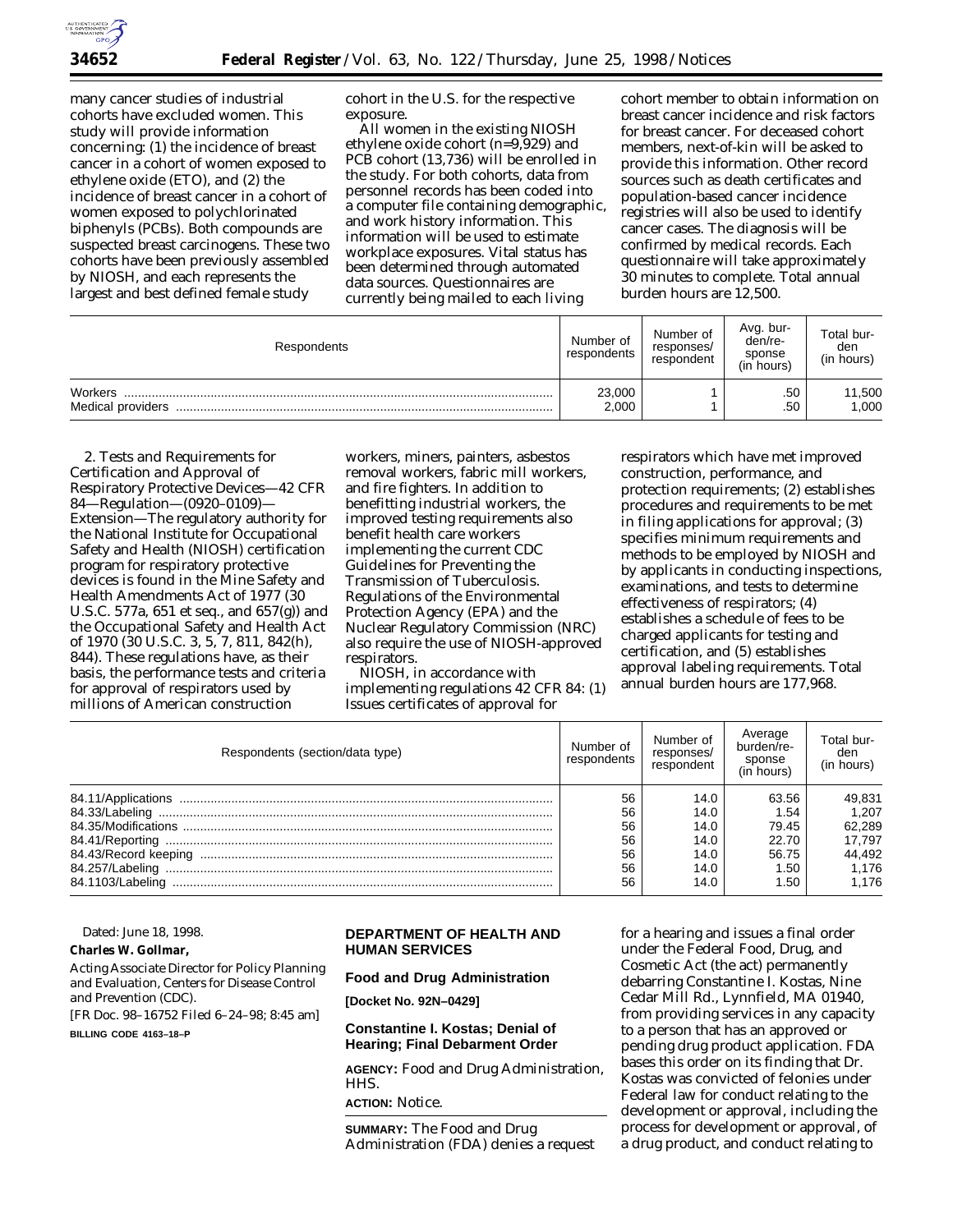the regulation of a drug product under the act.

**EFFECTIVE DATE:** June 25, 1998. **ADDRESSES:** Application for termination of debarment to the Dockets Management Branch (HFA–305), Food and Drug Administration, 12420 Parklawn Dr., rm. 1–23, Rockville, MD 20857.

#### **FOR FURTHER INFORMATION CONTACT:**

Leanne Cusumano, Center for Drug Evaluation and Research (HFD–7), Food and Drug Administration, 5600 Fishers Lane, Rockville, MD 20857, 301–594– 2041.

#### **SUPPLEMENTARY INFORMATION:**

#### **I. Background**

Constantine I. Kostas, a former clinical investigator retained by a pharmaceutical drug manufacturer to conduct two investigational drug studies, pled guilty and was sentenced on October 13, 1988, to one count of mail fraud and one count of making false statements to a governmental agency. These are Federal felony offenses under 18 U.S.C. 1341 and 1001, respectively. These convictions were based upon Dr. Kostas' submission of fabricated patient case report forms to the sponsor of investigational drug studies from whom Dr. Kostas received, via the U.S. Postal Service, payments for conducting the clinical studies.

On December 14, 1992, Dr. Kostas received a certified letter from FDA offering Dr. Kostas an opportunity for a hearing on the agency's proposal to issue an order under the Generic Drug Enforcement Act (GDEA), section 306(a)(2) of the act (21 U.S.C. 335a(a)(2)). Under section 306(a)(2) of the act, an individual who has been convicted of a felony under Federal law for conduct relating to the development or approval, including the process for development or approval, of a drug product, or conduct relating to the regulation of a drug product, shall be debarred from providing services in any capacity to a person that has an approved or pending drug product application. FDA found that Dr. Kostas was subject to debarment under section 306(a)(2) of the act because he had been convicted of Federal felony offenses for conduct related to drug product development, approval, and regulation.

The certified letter informed Dr. Kostas that his request for a hearing could not rest upon mere allegations or denials, but must present specific facts showing that there was a genuine and substantial issue of fact requiring a hearing. The certified letter further notified Dr. Kostas that if it conclusively appeared from the face of the

information and factual analysis in his request for a hearing that there was no genuine and substantial issue of fact that precluded the order of debarment, FDA would enter summary judgment against him and deny his request for a hearing in accordance with procedures set forth at part 12 (21 CFR part 12).

Dr. Kostas requested a hearing in a letter dated February 12, 1993, based upon three grounds. His request, in its entirety, states:

Dr. Kostas, by his attorney, requests a hearing on the following grounds:

(1) The law, as applied to Dr. Kostas, violates the expost facto clause of the Constitution of the United States. Art. I, Sec. 9, cl. 3 of the Constitution. Debarment is, in effect, a criminal forfeiture and an increased punishment which could not have been imposed at the time of Dr. Kostas' conviction.

In addition, Dr. Kostas' offer of plea of guilty to the criminal charges was tendered and accepted with no mention of P.L. 102– 282 [GDEA]; and

(2) The pleas of guilty which prompted your letter of December 9, 1992, were based upon conduct last occurring in 1985. The conduct was not discovered by the government, but was reported voluntarily by Dr. Kostas. In addition, Dr. Kostas immediately, that is in 1985, returned all funds to [the pharmaceutical company]. The pleas of guilty did not result in any incarceration and Dr. Kostas did not lose his license to practice. Since in excess of seven years has passed, application of 21 U.S.C. § 335a would be violative of both the ex post facto and due process clauses of the Constitution.

(3) Dr. Kostas hereby incorporates all of the reasons in the preceding paragraph and states additionally that precepts of constitutional law require statutes such as 21 U.S.C. § 335a to be applied prospectively and with the rule of lenity.

For all of the foregoing reasons, pursuant to 21 C.F.R. § 12.22, Dr. Kostas requests a hearing on the above issues. Undersigned contemplates that briefing of issues and argument may be necessary, insofar as the facts are not in dispute.

Although Dr. Kostas concedes that he was convicted of felonies under Federal law and that no facts are in dispute, he argues that FDA's proposal to debar him is unconstitutional. The Deputy Commissioner for Operations has considered Dr. Kostas' claims and, for the reasons discussed below, concludes that they are unpersuasive and fail to raise a genuine and substantial issue of fact requiring a hearing.

### **II. Dr. Kostas' Claims in Support of His Hearing Request**

#### *A. The Ex Post Facto Argument*

In his hearing request, Dr. Kostas argues that the ex post facto clause of the U.S. Constitution prohibits FDA from retrospectively applying section 306(a)(2) of the act to him. He states that

''debarment is, in effect, a criminal forfeiture and an increased punishment which could not have been imposed at the time of Dr. Kostas' conviction.''

An ex post facto law is one that reaches back to punish acts that occurred before enactment of the law or that adds a new punishment to one that was in effect when the crime was committed. (*Ex Parte Garland*, 4 Wall. 333, 377, 18 L. Ed. 366 (1866); *Collins* v. *Youngblood*, 497 U.S. 37 (1990).)

Dr. Kostas' argument that application of the mandatory debarment provisions of the act is prohibited by the ex post facto clause is unpersuasive, because the intent of debarment is remedial, not punitive. Congress created the GDEA in response to findings of fraud and corruption in the generic drug industry. Both the language of the GDEA and its legislative history reveal that the purpose of the debarment provisions set forth in the GDEA is ''to restore and ensure the integrity of the abbreviated new drug application approval process and to protect the public health.'' (See section 1, Pub. L. 102–282, GDEA of 1992.) In a suit challenging a debarment order issued by FDA (58 FR 69368, December 30, 1993), the constitutionality of the debarment provision was upheld against a challenge under the ex post facto clause. The reviewing court affirmed the remedial character of debarment:

Without question, the GDEA serves compelling governmental interests unrelated to punishment. The punitive effects of the GDEA are merely incidental to its overriding purpose to safeguard the integrity of the generic drug industry while protecting public health.

(*Bae* v. *Shalala*, 44 F.3d 489, 493 (7th Cir. 1995); see also *DiCola* v. *Food and Drug Administration*, 77 F.3d 504 (D.C. Cir. 1996).) Because the intent of the GDEA is remedial rather than punitive, Dr. Kostas' argument that the GDEA violates the ex post facto clause must fail. (See *Bae* v. *Shalala*, 44 F.3d at 496– 497.)

Dr. Kostas also states that his ''offer of plea of guilty to the criminal charges was tendered and accepted with no mention or contemplation of [debarment].'' It is not the function of the plea agreement to provide notice of any subsequent civil or administrative actions. Nor do the terms of the plea agreement preclude subsequent civil or administrative actions against Dr. Kostas. Therefore, Dr. Kostas' claim that the plea agreement does not mention debarment fails to raise a genuine and substantial issue of fact.

#### *B. The Due Process Argument*

Dr. Kostas argues that, because his debarment is based upon conduct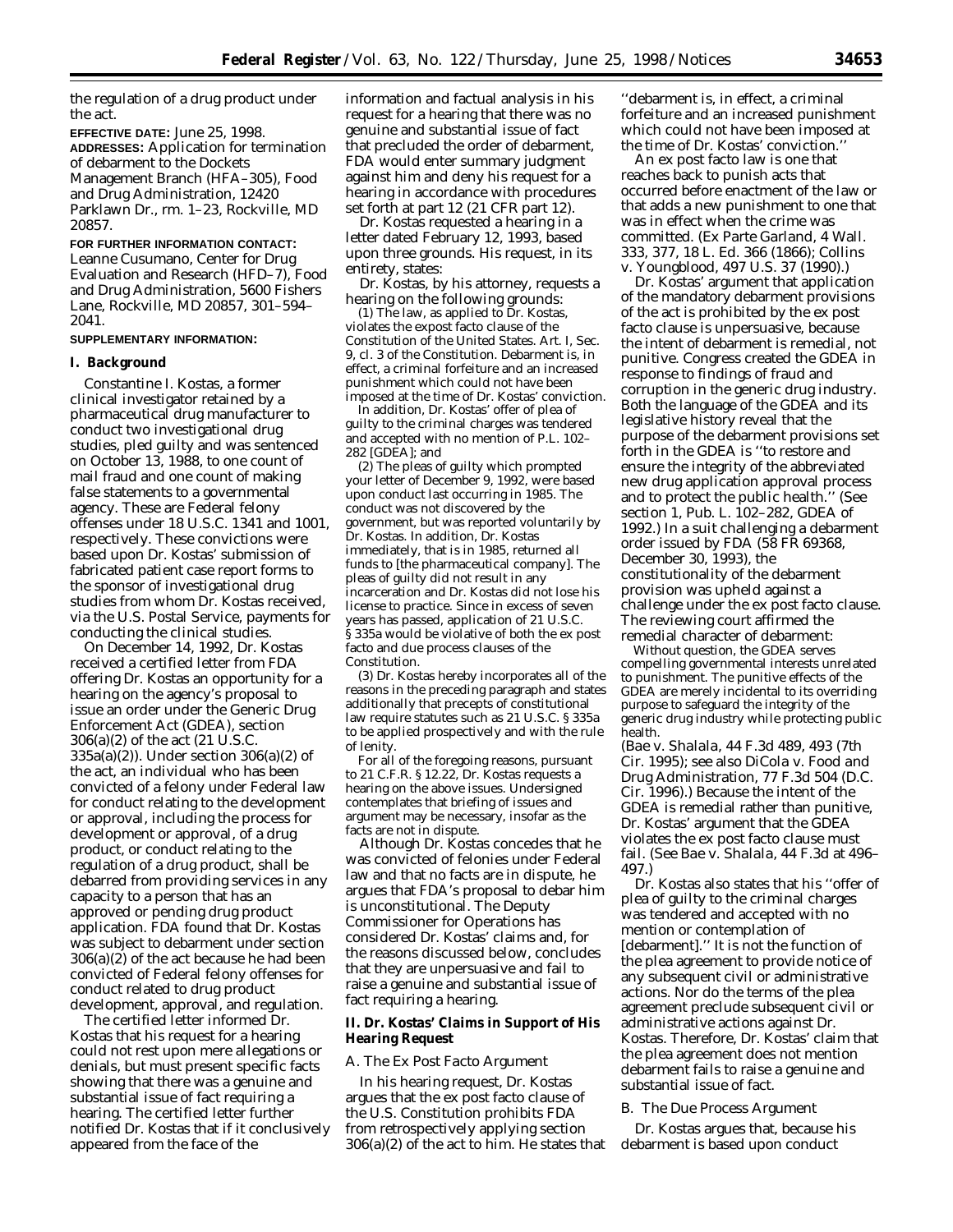occurring over 7 years before the agency proposed to debar him, and because of other mitigating factors, his debarment also violates the due process clause (presumably the fifth amendment) of the U.S. Constitution. Under the fifth amendment, no person shall be deprived of life, liberty, or property without due process of law. Dr. Kostas' due process claim appears grounded upon an alleged retroactive deprivation of future employment.

The Supreme Court has said that retroactive legislation must be supported by ''a legitimate legislative purpose furthered by rational means.'' (*Pension Benefit Guar. Corp*. v. *R. A. Gray & Co*., 467 U.S. 717, 729 (1984).) The ''judgments about the wisdom of such legislation remain within the exclusive province of the legislative and executive branches.'' *Id*. As discussed above, Congress intended the GDEA to be remedial. The GDEA prohibits certain individuals from providing services to a person who has an approved or pending drug application in order to meet the legitimate regulatory purpose of restoring the integrity of the drug approval and regulatory process and protecting the public health. In addition, the remedial nature of the GDEA is not diminished simply because the GDEA deters debarred individuals from future misconduct. (*U.S*. v. *Halper*, 109 S.Ct. 1892, 1901, n.7 (1989); *Bae* v. *Shalala*, 44 F.3d 489, 493 (7th Cir. 1995).)

Dr. Kostas argues that because he was not incarcerated and did not lose his ''license to practice,'' and because he voluntarily reported his conduct and provided restitution to the pharmaceutical company, debarment under the GDEA would violate the due process clauses of the Constitution. This list of mitigating circumstances suggests a ''takings'' argument based upon an expectation of future employment. However, the expectation of employment is not recognized as a protected property interest under the fifth amendment. (*Hoopa Valley Tribe* v. *Christie*, 812 F.2d 1097, 1102 (9th Cir. 1986); *Chang* v. *United States*, 859 F.2d 893, 896–897 (Fed. Cir. 1988).) One who voluntarily enters a pervasively regulated industry, such as the pharmaceutical industry, and then violates its regulations, cannot successfully claim that he has a protected property interest when he is no longer entitled to the benefits of that industry. (*Erikson* v. *United States*, 67 F.3d 858 (9th Cir. 1995).) Thus, debarment for a 1985 felony conviction does not violate the ex post facto or due process clauses of the Constitution. In addition, Dr. Kostas' list of mitigating

circumstances does not raise a genuine or substantial issue of disputed fact.

## *C. Prospective Application and the Rule of Lenity Arguments*

Finally, Dr. Kostas argues that constitutional law requires that the GDEA be applied ''prospectively'' and with ''the rule of lenity.'' Again Dr. Kostas' arguments are unpersuasive. The GDEA, as remedial legislation, was intended by Congress to be applied, in part, to conduct that occurred before enactment of the legislation. The express language of section 306(a)(1) of the act requires that mandatory debarment apply only prospectively to a person ''other than an individual'' who has been convicted of a Federal felony offense ''after the date of enactment of this section [section  $306(a)(1)$ ]." By contrast, section 306(a)(2) of the act, which applies only to individuals, omits the limiting language regarding prospective application, indicating a legislative intent to apply this provision retrospectively. When one of two closely related subsections within the same act contains particular language that is omitted from the other subsection, ''it is generally presumed that Congress acted intentionally and purposely in the disparate inclusion or exclusion.'' (*Russello* v. *U.S*., 464 U.S. 16, 24 (1983) (citations omitted); *USA* v. *Olin Corp*., 107 F.3d 1506, 1513 (11th Cir. 1997).) Such retrospective remedial legislation is not unlawful so long as the ''retroactive application of the legislation is itself justified by a rational legislative purpose.'' (*Pension Benefit Guar. Corp*. v. *R. A. Gray & Co*., 467 U.S. at 730.) As discussed previously, debarment under the GDEA meets the legitimate regulatory purpose of restoring the integrity of the drug review process and protecting the public health.

Dr. Kostas also states that constitutional law requires that the ''rule of lenity'' apply to his case. The rule of lenity applies in criminal cases and requires a sentencing court to impose the lesser of two penalties where there is an actual ambiguity over which penalty should apply. (*U.S*. v. *Canales*, 91 F.3d 363 (2nd Cir. 1996).) The rule of lenity is not applicable here because debarment under the GDEA is neither a criminal law nor a penalty. It is a civil, remedial law intended to protect the drug review process and the public health. Moreover, section 306(a)(2) of the act requires debarment in this case and does not provide the agency with discretion to implement a different remedy.

None of Dr. Kostas' arguments raises a genuine and substantial issue of fact

regarding his conviction. Instead, Dr. Kostas concedes that there are no facts in dispute. Moreover, Dr. Kostas' constitutional arguments are without merit. Accordingly, the Deputy Commissioner for Operations denies Dr. Kostas' request for a hearing under 21 CFR 12.28.

#### **III. Findings and Order**

Therefore, the Deputy Commissioner for Operations, under section 306(a) of the act and under authority delegated to him (21 CFR 5.20), finds that Dr. Constantine I. Kostas has been convicted of felonies under Federal law for conduct: (1) Relating to the development or approval, including the process for development or approval, of a drug product (section 306(a)(2)(A) of the act); and (2) relating to the regulation of a drug product  $(306(a)(2)(B))$  of the act).

As a result of the foregoing findings, Dr. Kostas is permanently debarred from providing services in any capacity to a person with an approved or pending drug product application under sections 505, 507, 512, or 802 of the act (21 U.S.C. 355, 357, 360b, or 382), or under section 351 of the Public Health Service Act (42 U.S.C. 262), effective June 25, 1998 (sections 306(c)(1)(B) and  $(c)(2)(A)(ii)$  and 201(dd) of the act (21) U.S.C. 321(dd))). Any person with an approved or pending drug product application who knowingly uses the services of Dr. Kostas in any capacity, during his period of debarment, will be subject to civil money penalties (section 307(a)(6) of the act (21 U.S.C. 335b(a)(6))). If Dr. Kostas, during his period of debarment, provides services in any capacity to a person with an approved or pending drug product application, he will be subject to civil money penalties (section 307(a)(7) of the act). In addition, FDA will not accept or review any abbreviated new drug application or abbreviated antibiotic drug application submitted by Dr. Kostas or with his assistance during his period of debarment (section 306(c)(1)(B) of the act).

Dr. Kostas may file an application to attempt to terminate his debarment under section  $306(d)(4)(A)$  of the act. Any such application, if filed, will be reviewed under the criteria and processes set forth in section  $306(d)(4)(C)$  and (D) of the act. Any such application should be identified with Docket No. 92N–0429 and sent to the Dockets Management Branch (address above). All such submissions are to be filed in four copies. The public availability of information in these submissions is governed by 21 CFR 10.20(j). Publicly available submissions